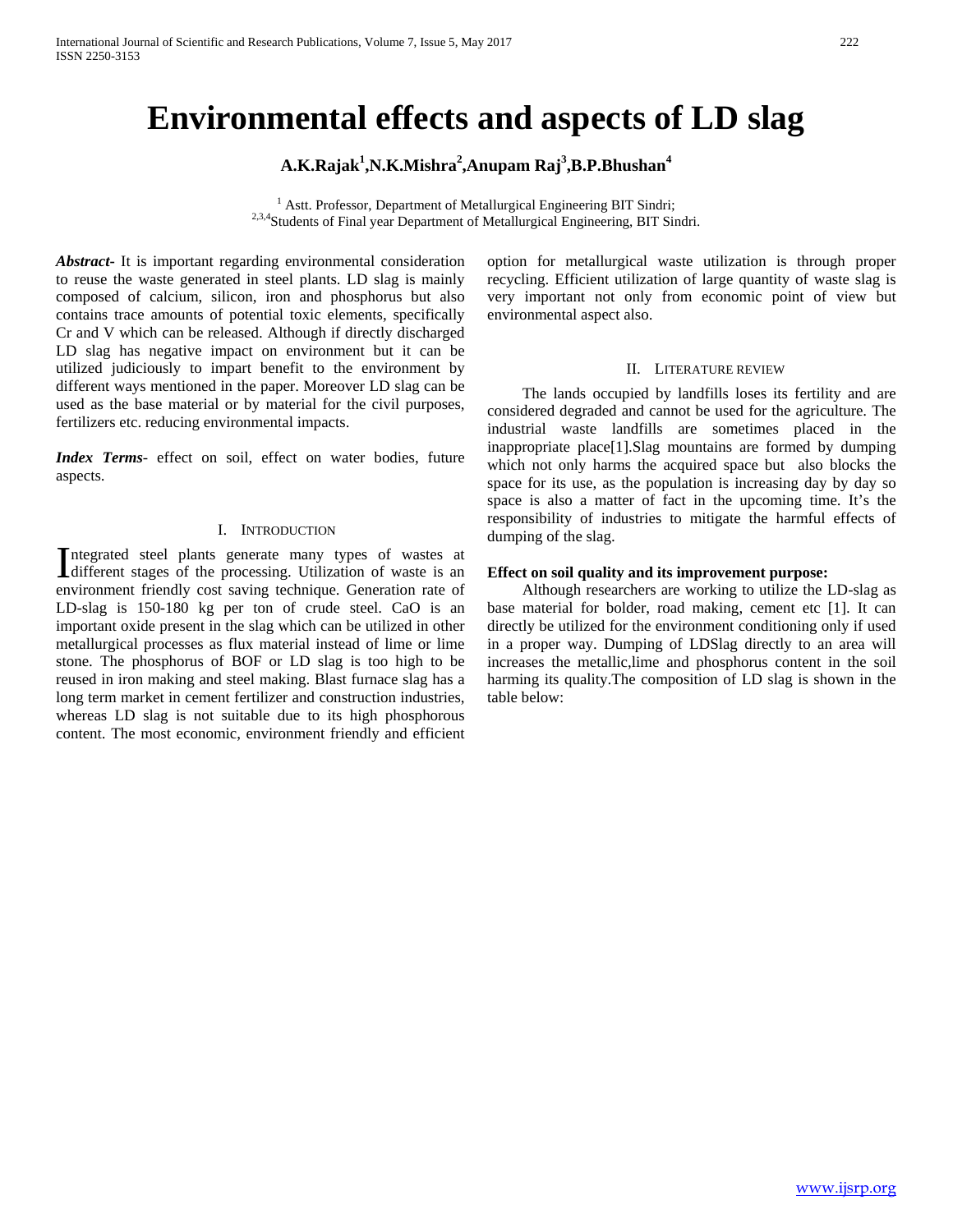|                              | Composition (wt%) |                  |       |                          |      |                          |                          |                          |                                     |
|------------------------------|-------------------|------------------|-------|--------------------------|------|--------------------------|--------------------------|--------------------------|-------------------------------------|
| Mineral phase                | CaO               | SiO <sub>2</sub> | FeO   | Mn                       | MgO  | $P_2O_5$                 | $Al_2O_3$                | TiO <sub>2</sub>         | Cr <sub>2</sub> O<br>$\overline{3}$ |
| Dicalciumsilicat<br>e        | 58.00             | 33.84            | 0.54  | $\overline{\phantom{a}}$ | 0.01 | 3.62                     | 0.67                     | 0.50                     | 0.04                                |
| Tricalcium<br>silicate       | 68.20             | 25.70            | 2.15  | 1.55                     | 0.08 | 1.10                     | 0.30                     | 0.37                     |                                     |
| Dicalcium<br>ferrite         | 49.64             | 1.48             | 48.11 | 0.36                     | 4.24 | 0.02                     | $\overline{\phantom{a}}$ | $\blacksquare$           |                                     |
| Dicalciumferrit<br>etitanate | 52.70             | 2.55             | 33.31 | 0.88                     | 0.43 | 0.32                     | 3.25                     | 8.53                     | 0.39                                |
| MagnesioWusti<br>te          | 2.12              | 2.08             | 61.80 | 17.50                    | 5.68 | $\overline{\phantom{0}}$ | $\qquad \qquad -$        | $\overline{\phantom{a}}$ |                                     |

**TABLE 1: Composition of several phases in LD slag[2]**

# **Process for removal of metallic content,so that the amount of the metallic value of soil do not increase[3] :**

 Different authors have gone through physical processes like magnetic separation, floatation, dual phase separation etc. Particles with high magnetic susceptibility will be separated by a light magnetic field and weaker magnetic particles will be separated by a strong magnetic field. Therefore, the heterogeneous magnetic field of different intensities can separate different particles. However, this is not a very effective way of dephosphorisation.

 We can use LD Slag for soil conditioning by the recovery of the phosphorus in the following ways:

# **Physical process[4]**

 Scientist studied the removal of phosphorus from LD slag by floating separation of Dicalcium Silicate during solidification. On slow cooling from high temperature the slag is separated in two layers, CaO, SiO<sub>2</sub> and P<sub>2</sub>O<sub>5</sub> are segregated in the top layer and FeO,  $Fe<sub>2</sub>O<sub>3</sub>$  and MnO in the bottom layer.

# **Chemical process[5]**

 Pyro metallurgical treatment of LD-slag was done by different investigators. Scientist proposed a method in which phosphorus is removed through evaporation by adding silicon to a Fe-P-C alloy obtained because of reduction of slag with carbon. The overall reaction can be represented by:

 $3CaO.P<sub>2</sub>O<sub>5</sub>(s) + 5C + 3SiO<sub>2</sub> = 3(CaO.SiO<sub>2</sub>) + 5CO + P<sub>2</sub>(g)$ 

# **Physico-chemical method[6-9]**

 LD-converter slag produced in a 170-t LD-converter at Nippon Steel's Sakai works under various blowing conditions were used for the experiments. Samples were prepared by crushing 10kg of lump slag to below 3mm pulverising to less than 100mesh. Different components of samples were estimated by fluorescent X-ray analysis. The slag has been superheated to 1923K and slowly cooled to lower temperature then at room temperature, the mineral phases were identified by microscopic and EPMA examination. As a result of slow cooling, CaO, SiO, and  $P_2O_5$  are enriched in top and FeO, Fe<sub>2</sub>O and Mn0 in bottom. Analysis of top and bottom layer of slag is shown in Table below. They went to the conclusion that dicalcium silicate is apt to separate more efficiently with higher total iron content in slag and at higher start temperature of cooling, close to liquidus temperature. Blowing oxygen into the molten slag before cooling can improve the efficiency of separation.

|               | FeO  | CaO  | SiO <sub>2</sub> | MnO | MgO    | $P_2O_5$ |
|---------------|------|------|------------------|-----|--------|----------|
| Top           | 14.0 | 47.6 | 18.5             | 3.0 | $-4.1$ | 3.14     |
| <b>Bottom</b> | 29.2 | 34.9 | .                | 5.9 | O.C    | 0.96     |

While,

 $%P =$  %P2O5  $*$  0.44

 Now the recovered phosphorus canbe used in fertilizer industries. According to the conventional fertilizer standards a 100 pound bag of 10-10-10 fertilizer contains 10%  $P_2O_5$ . In the year 2016-2017 production of Tata Steel is 10.5MTPAas per its yearbook.Generation rate of LD Slag is 150 – 180 kg per ton of steel .While  $P_2O_5$  is 1 -3% of slag. It means for the production of 1 ton of steel we will get  $1.5 - 5.4$  kg of P2O5.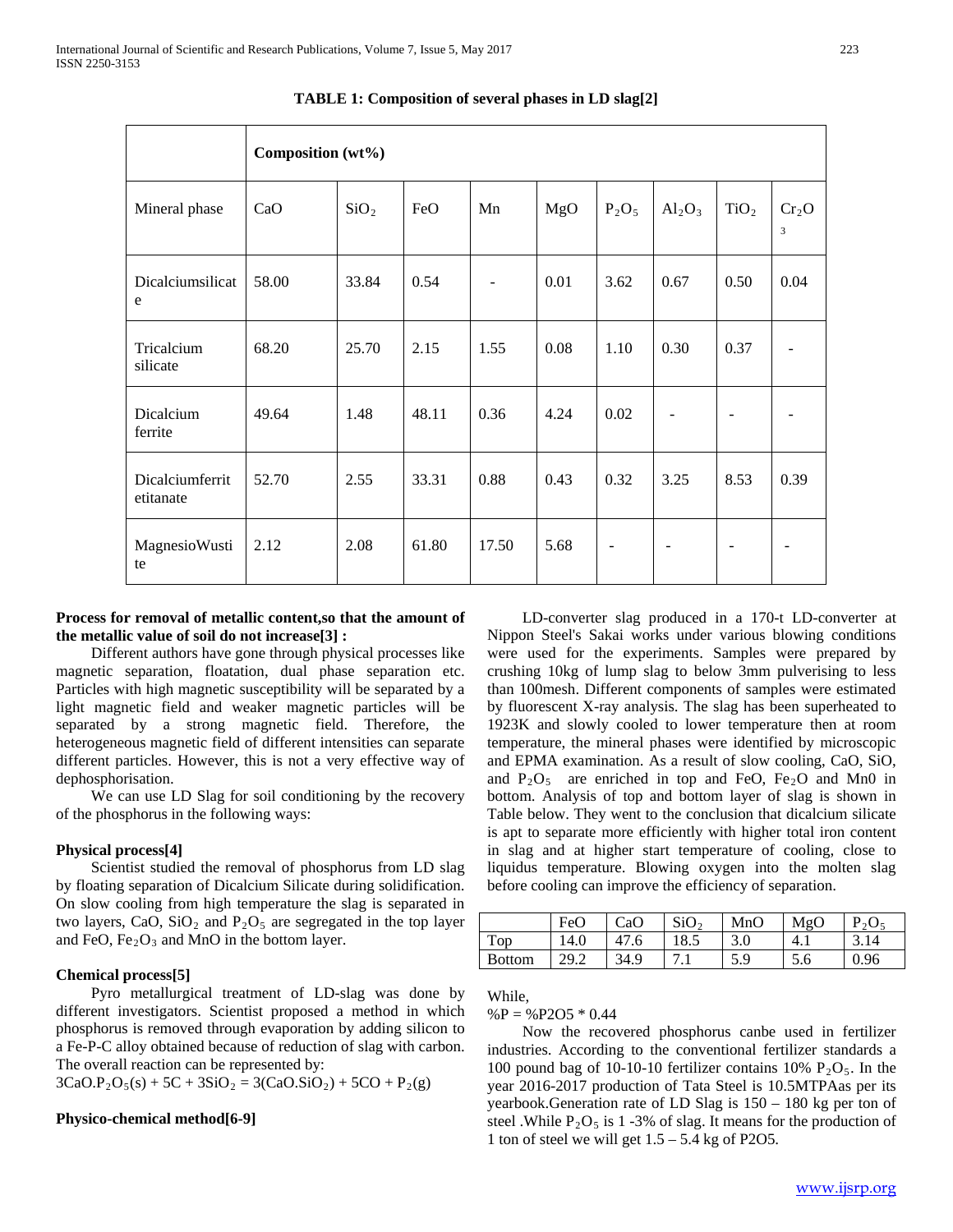International Journal of Scientific and Research Publications, Volume 7, Issue 5, May 2017 224 ISSN 2250-3153

 By the simple calculation above it can be seen that a huge amount of  $P_2O_5$  can be produced and used in the fertilizer formation.

 As per the report based on P fertility status of soils in India and 9.6 million soil test summaries, 49.3%of district are in low phosphorus category while 48.80% are medium and 1.9% is high in P category. It is shown by the Table2 .

| <b>STATE/UNION</b><br><b>TERRITORY</b> | No. of districts for<br>which soil tests<br>were obtained | low                      | fertility<br>classes<br>medium | high                               |
|----------------------------------------|-----------------------------------------------------------|--------------------------|--------------------------------|------------------------------------|
| <b>ANDHRA</b><br><b>PRADESH</b>        | 21                                                        | 17                       | 4                              |                                    |
| ARUNACHAL<br><b>PRADESH</b>            | 5                                                         | $\overline{\phantom{0}}$ | 5                              |                                    |
| <b>ASSAM</b>                           | 9                                                         | 1                        | 6                              | 2                                  |
| <b>BIHAR</b>                           | 26                                                        | 12                       | 14                             |                                    |
| <b>CHANDIGARH</b>                      | 1                                                         | $\mathbf{1}$             |                                |                                    |
| <b>DADAR AND</b><br><b>NAGAR HILLS</b> | 1                                                         | $\overline{\phantom{a}}$ | 1                              |                                    |
| <b>DELHI</b>                           | $\mathbf{1}$                                              | $\mathbf{1}$             |                                |                                    |
| <b>GOA</b>                             | 1                                                         | $\mathbf{1}$             |                                |                                    |
| <b>GUJARAT</b>                         | 19                                                        | 14                       | 5                              |                                    |
| <b>HARYANA</b>                         | 11                                                        | $\overline{2}$           | 9                              | -                                  |
| <b>HIMACHAL</b><br><b>PRADESH</b>      | 11                                                        | $\overline{2}$           | 7                              | $\overline{c}$                     |
| <b>JAMMU AND</b><br><b>KASHMIR</b>     | 10                                                        | 1                        | 9                              |                                    |
| <b>KARNATAKA</b>                       | 19                                                        | 16                       | 3                              |                                    |
| <b>KERELA</b>                          | 10                                                        | 3                        | 7                              |                                    |
| <b>MADHYA</b><br><b>PRADESH</b>        | 45                                                        | 15                       | 30                             |                                    |
| <b>MAHARASHTRA</b>                     | 25                                                        | 17                       | 8                              |                                    |
| <b>MANIPUR</b>                         | $\mathbf{1}$                                              | $\mathbf{1}$             | ٠                              |                                    |
| MEGHALAYA                              | $\overline{2}$                                            | $\overline{c}$           |                                |                                    |
| <b>MIZORAM</b>                         | 1                                                         | 1                        |                                |                                    |
| <b>NAGALAND</b>                        | 6                                                         | 6                        | ÷.                             |                                    |
| <b>ORISSA</b>                          | 13                                                        | 5                        | 8                              |                                    |
| <b>PONDICHERRY</b>                     | 1                                                         | 1                        |                                | $\overline{a}$                     |
| <b>PUNJAB</b>                          | 12                                                        | $\overline{2}$           | 10                             | $\overline{a}$                     |
| <b>RAJASTHAN</b>                       | 26                                                        | $\overline{c}$           | 21                             | 3                                  |
| <b>TAMIL NADU</b>                      | 13                                                        | 8                        | 5                              | $\overline{\phantom{0}}$           |
| <b>UTTAR PRADESH</b>                   | 55                                                        | 41                       | 14                             | $\overline{\phantom{a}}$           |
| <b>WEST BENGAL</b><br><b>TRIPURA</b>   | 15<br>3                                                   | 4<br>3                   | 11                             | $\overline{a}$                     |
| <b>TOTAL</b>                           | 363                                                       | 179                      | $\frac{1}{2}$<br>177           | $\overline{a}$<br>$\boldsymbol{7}$ |
| PERCENT OF                             | ÷,                                                        | 49.3                     | 48.8                           | 1.9                                |
| <b>TOTAL</b>                           |                                                           |                          |                                |                                    |

# **TABLE2: Distribution of districts and Union territories according to the available P in soil.[10]**

 As the major part of Indian economy is based on agriculture so to promote the Indian agriculture we can use LD Slag, phosphorus plays vital role in crop growth such as rice,corn,wheat, tobacco etc. Phosphorus is an essentialrequirement in rice farming as it promotes rapid tillering, root development and early flowering.If P is deficient damage occurs to the plant.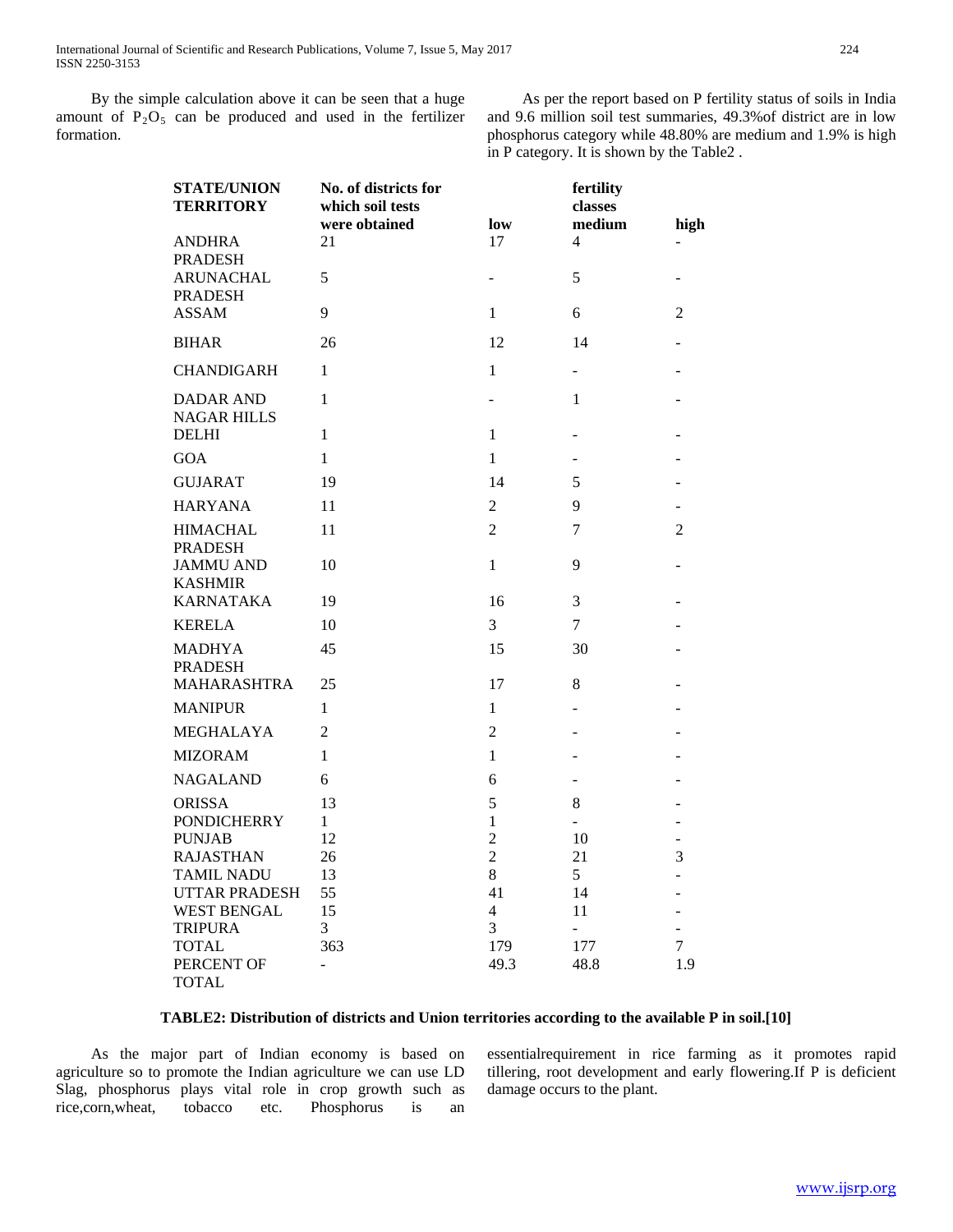

 After the removal of the phosphorus content to a lower amount the LD Slag can be used to increases the basicity due to high CaO content to manage acidity of the soil.

## **Effect on aquatic life:**

 Direct discharge to the area near to the water bodies can cause contamination.Minerals are the essential component



required for the growth of the aquatic life. "Oligotrophication"[11],characterized by a low accumulation of dissolved nutrient owing to a high oxygen content, as a result of which there is a little to no plant life. As the phosphorus content of LD slag is high it can be used for the growth of the aquatic floras resulting in the improvement of the aquatic ecosystem.





 Eutrophication also called Hypertrophication is the depletion of oxygen in water bodies which kills aquatic animals. It is a result to the addition of excess nutrients mainly phosphates which induces excessive growth of plant and algae. After the death of such organisms bacterial degradation occurs which consumes oxygen,depleting it from the aquatic body[12].As phosphorus plays a vital role for the growth of plants and it is a major component of LD Slag it can be used to support the environment in a better way. LD slag can also be used as sandcapping material so that nutrient from the soil can be prevented to flow into the water bodies.

 Sadakata , Professor at the University of Tokyo ,took an interest in LD slag as a means of supplying iron as a nutrient to curb Oligotrophication of seawater. Here a mixture of artificial humus soil, obtained by fermentation of waste wood chips, and LD slag, subjected to the process of carbonization, was used. The mixture was placed in water-permeable coconut bags (Beverly Unit) and uniquely shaped steel cases (Beverly Box), and the bags and cases were settled at suitable points in the experimental sea area[13].

**Harmful effect of slag on environment[14]**

 Most slag contains impurities of toxic elements, such as As,Pb,Cd,Co,Cr or Ni.Since these substances can be leached to some extent from the slags, possible environmental hazards cannot always be excluded.

 The gaseous emissions from the salt slag (slurry) that result from contact with water are of great environmental concern. These elements even though not in a large amount affects environment a lot.

#### III. RESULTS AND DISCUSSIONS

 LD slag or steel slag, a by-product of the steel making process is one of the important waste materials generated in steel plants. The presence of phosphorous in it is quite high which restricts its utilisation in iron and steelmaking directly. The amount of phosphorus can, however, be reduced by physical and chemical means. Besides its effective use as road making, cement producing, fertilizers it can very well replace lime addition to the steelmaking route due to its high lime content and can be used for various purposes including calcium oxide based